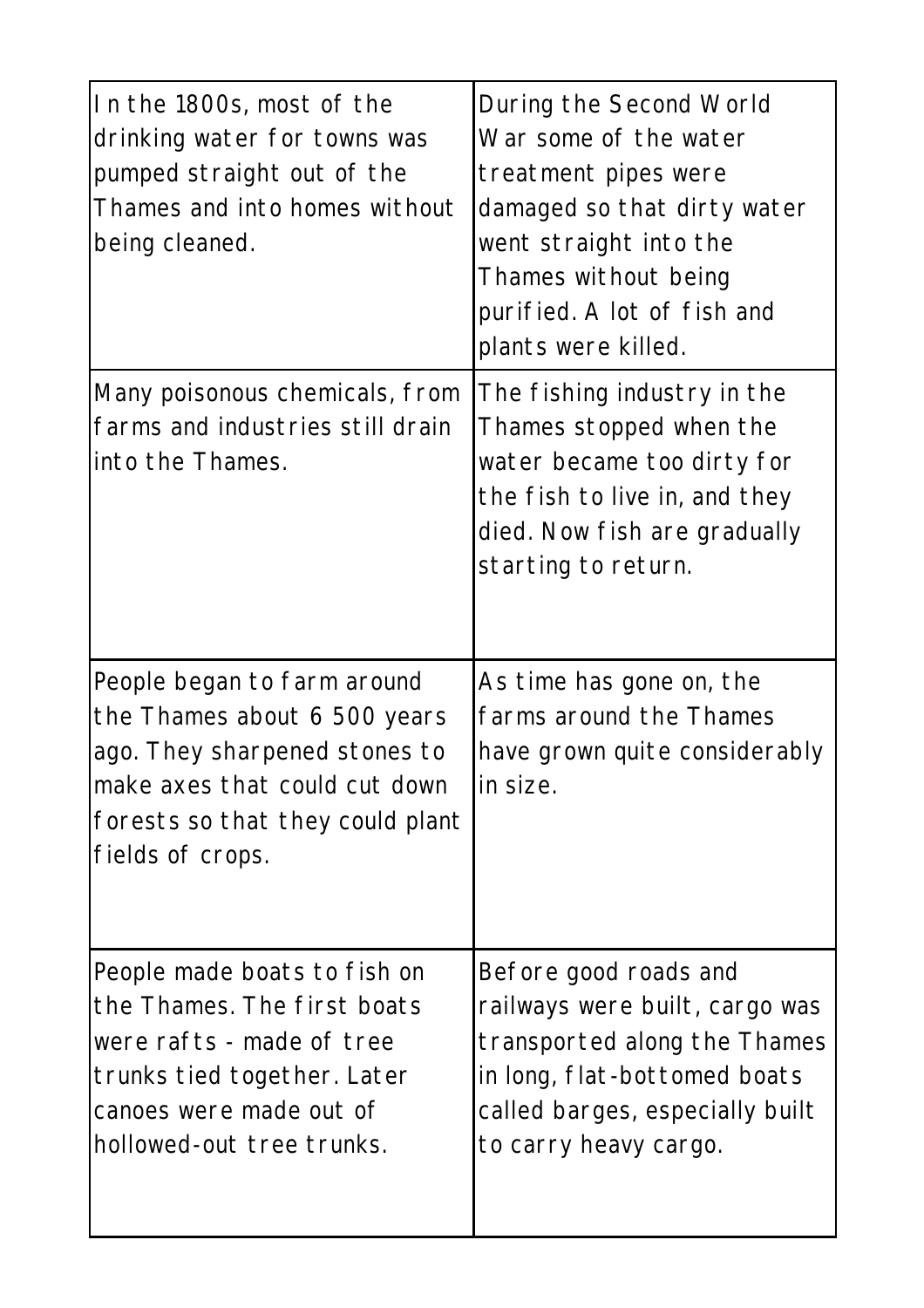| Harbours, near the ocean were                                                                                                           | There are still a few barges                                                                                               |
|-----------------------------------------------------------------------------------------------------------------------------------------|----------------------------------------------------------------------------------------------------------------------------|
| built to unload cargo onto                                                                                                              | that carry cargo along the                                                                                                 |
| smaller ships that could sail up                                                                                                        | Thames today. Most boats on                                                                                                |
| the Thames to reach London                                                                                                              | the Thames now are used by                                                                                                 |
| and further inland. Tilbury was                                                                                                         | tourists, and some to help                                                                                                 |
| the most important harbour.                                                                                                             | passengers commute.                                                                                                        |
| Before bridges were built,                                                                                                              | The first bridge across the                                                                                                |
| people had to cross the Thames                                                                                                          | Thames was built by the                                                                                                    |
| at special crossing points, called                                                                                                      | Romans in Britain. It was                                                                                                  |
| fords.                                                                                                                                  | made of wood.                                                                                                              |
| Before there were bridges, to<br>help people cross the Thames,<br>'watermen' would ferry people<br>cross the Thames in rowing<br>boats. | In 1842, the first tunnel<br>under the Thames was opened<br>at Rotherhithe.                                                |
| Oxford is the first city on the<br>Thames as you travel down the<br>river from its source.                                              | Just before London, is<br>Windsor. This small town<br>grew up around a castle that<br>was built by the Normans in<br>1070. |